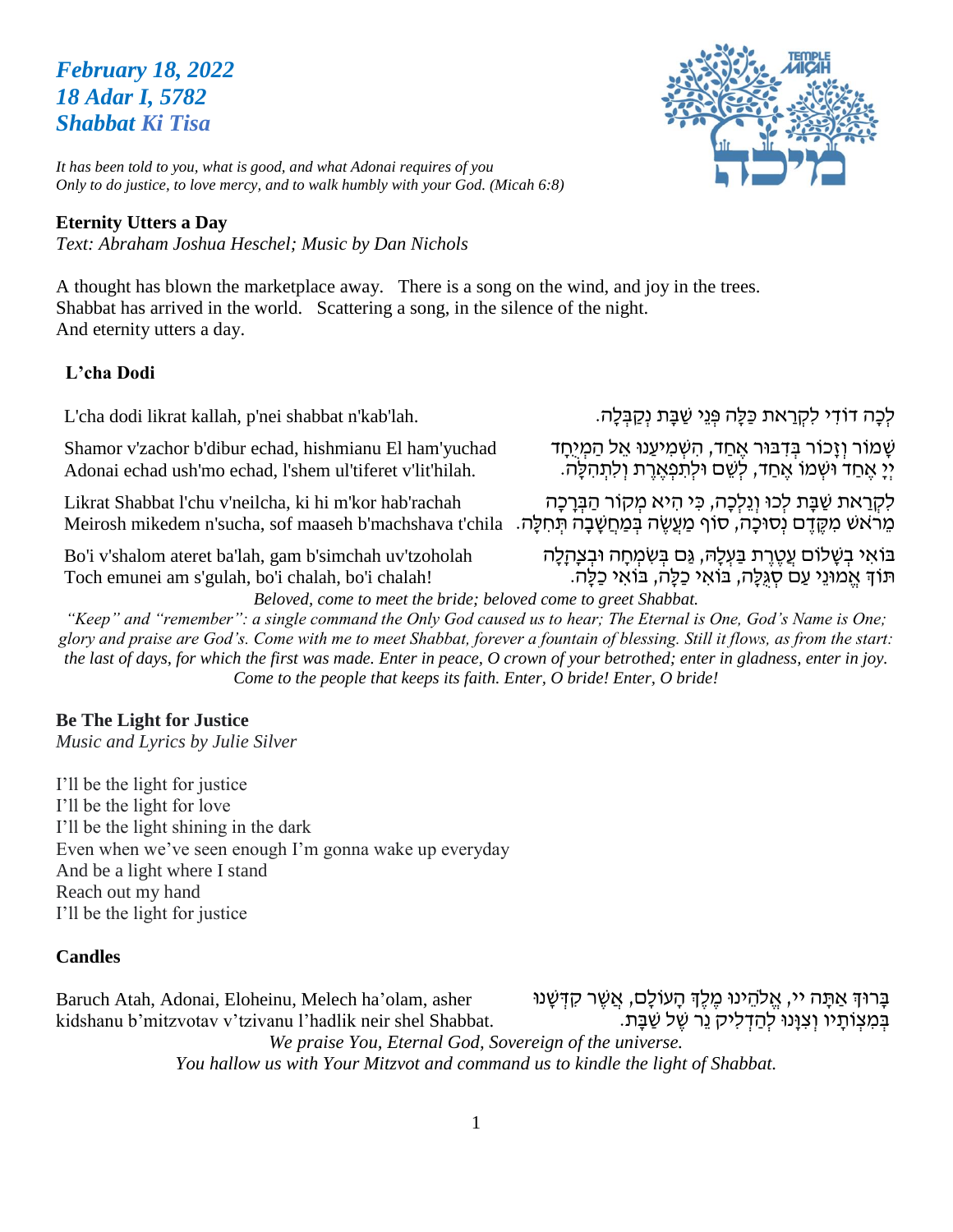#### *Refuah Shleimah*

Emily Alpern-Fisch, Alan Appel, Ronni Behar, Ira Berlin, Michael Brenner, Ellen Buckley, Rose Burstin, Judith Chisholm, Barbara Cleveland, Netanel Felber, Chelo Fournier,Rachel Velelli Glaser, Jeffrey Goodman, Richard Greenfield, Ezra Mac Grossman, David Hahn, Judy Hurvitz, Jennifer Jaye, Martha Lessman Katz, Joan Kupferberg, Wasu Lawal, Philip Levine, Stu Levine, Sam Levinson, Dan Lutenegger, Chris Mahle, Mildred Marin, Stephanie Mendez, Sophie Meyers, Lynda Mulhauser, John Murgo, Robin Parry, Rachel bat Chava, Rivkah Emet Miriam bat Daniel v'Taejin, Lois Rosen, Eric Rosenberg, Rabbi Steve Sager, Sarah Golde bat Shifrah, David Scheever, Charles Schussheim, Cynthia Seymour, Sam Sinkler, Betty Ustun, Heather Weisman, Mimi Wolf

#### **Hashkiveinu**

Hashkiveinu Adonai Eloheinu l'shalom, l'shalom V'hamideinu shomreinu l'chaim Ufros aleinu sukkat sh'lomecha, ufros aleinu sukkat sh'lomecha, Amen.

Spread the shelter of Your peace over us; Guide us with wisdom, compassion, and trust Save us for the sake of Your name; Shield us from hatred, sorrow, and pain.

#### **Kiddush**

Baruch Atah, Adonai, Eloheinu, Melech ha'olam, borei p'ri hagafen. Baruch Atah, Adonai, Eloheinu, Melech ha'olam, asher kidshanu b'mitzvotav v'ratzah vanu, v'shabat kodsho b'ahavah uv'ratzon hinchilanu, zikaron l'maaseh v'reishit. Ki hu yom t'hilah l'mikra'ei kodesh, zeicher litziat mitzrayim. Ki vanu vacharta v'otanu kidashta mikol ha'amim, v'shabbat kodsh'cha b'ahavah uv'ratzon hinchaltanu. Baruch Atah, Adonai, m'kadeish hashabbat.

ָבָרוּךְ אַתָּה יי, אֱלֹהֵינוּ מֵלֵךְ הָעוֹלָם, בּוֹרֵא פְּרִי הַגַּפֵן. בָּרוּךְ אַתַּה יי, אֱלֹהֵינוּ מֶלֶךְ הַעוֹלָם, אֲשֶׁר קִדְּשָׁנוּ בְּמִצְוֹתַיו וְרַצָה בָנוּ, וְשַׁבָּת ְקַדְשׁוֹ בְּאֲהֲבָה וּבְרָצוֹן הִנְחִילֵנוּ, זִכֲרוֹן לִמְעֵשֶׂה בְרֵאשִׁית. כִּי הוּא יוֹם תְּחִילַה לִמְקָרָאֵי קֹדָשׁ, זֶכֶר לִיצִיאַת מִצְרַיִם. כִּי-בָנוּ בַחַרְתַּ וְאוֹתֲנוּ קָדַשְׁתַּ, מִכָּל-הָעַמִּים, וְשַׁבָּת קָדְשְׁךָ בְּאַהֲבָה וּבְרָצוֹן הִנְחַלְתַּנוּ. בַּרוּךְ אַתַּה יי, מְקַדֵּשׁ הַשַּׁבַּת.

*We praise You, Eternal God, Sovereign of the universe, Creator of the fruit of the vine. We praise You, Eternal God, Sovereign of the universe; You call us to holiness with the Mitzvah of Shabbat – the sign of Your love, a reminder of Your creative work, and of our liberation from Egyptian bondage, our day of days. On Shabbat especially, we hearken to Your call to serve You as a holy people. We praise You, O God, for the holiness of Shabbat.*

#### **Challah**

Baruch Atah, Adonai, Eloheinu, Melech ha'olam, hamotzi lechem min ha'aretz. ברוּךְ אַתָּה יי, אֱלֹהֵינוּ מֵלֵךְ הָעוֹלָם, הַ מֹוצִ יא לֶחֶ ם מִ ן הָ אָ רֶ ץ. *We praise You, Eternal God, Sovereign of the universe, who causes bread to come from the earth.*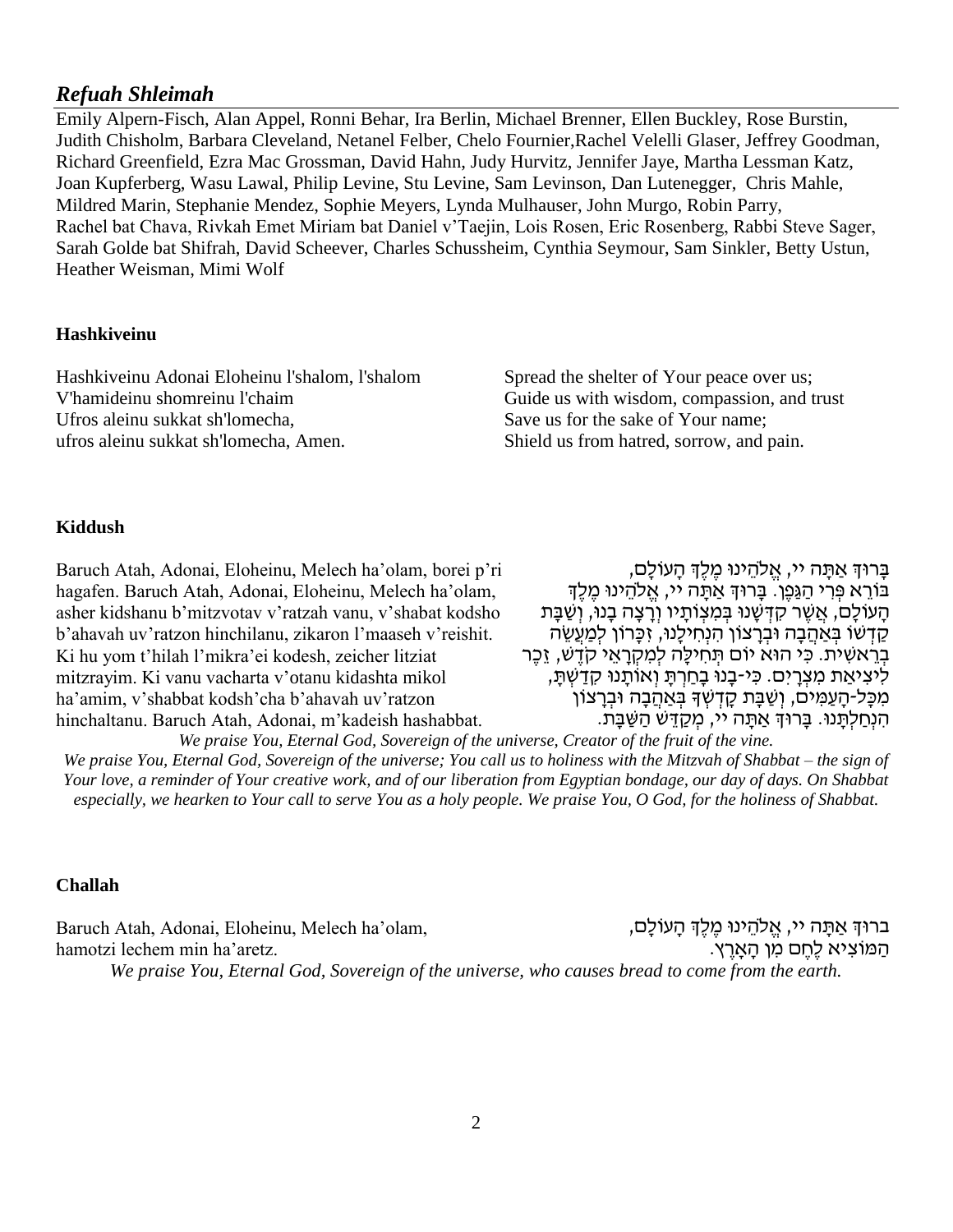#### **Ever-Open**

*Music and Lyrics by Elana Arian* 

Open to the fear, open to the loneliness, open to the dark, the unknown Open to the strange, open to the holiness, open to the light of coming home We will be ever open, ever open, ever open Open to the hope, even when it's slow to move Even when it feels a change won't come We will face the day, we will hold each other close We will sing a song, when there is none We will be ever open, ever open, ever open

## *We Remember a Few of Far Too Many Lives Lost to COVID-19*

Monica Diaz, 46, first college graduate in her family, avid knitter, Leon, Mexico Emily Thompson, 37, parent and canine rescue volunteer, Lexington, Kentucky Alan Zimm, 99, survived Łódź ghetto and four concentration camps, Richmond, Virginia

### *We Remember Those Lost to Violence in Washington, DC*

DeShawn Francis, 16, Alexandria, Virginia; Pamela Thomas, 54, NE DC; Adrian Williams, 28, no fixed address

#### *Shiva*

Charles Kahn Jr., father of Charles (Chip) Kahn III

#### *Shloshim*

Rick Billingsley, Edgar Cahn, Jane Coates, Andrea Hamos

#### *Yahrzeit*

Samuel Aron, Tuna Barkey, Marion Katz Baum, Erica Brink, Anne Cox, Nathan Feldman, Diana Ellen Greenwald, John Heavenrich, Steven Jacob, Robert Judson, Leonard Karabell, Abe Kobrin, Doris Korey, Hannah Laipson, Erich Waldemar Larisch, Audrey Liberstein, Herbert Howard Mintz, Josephine Narva, Bob Nielsen, Rachel Paikin, Edward Posner, Anna Reiner-Charval, Manuel Rosen, Philip Schiff, Russell Scott, S. William Simon, Etta Sugarman Weisman, Natalie Westreich